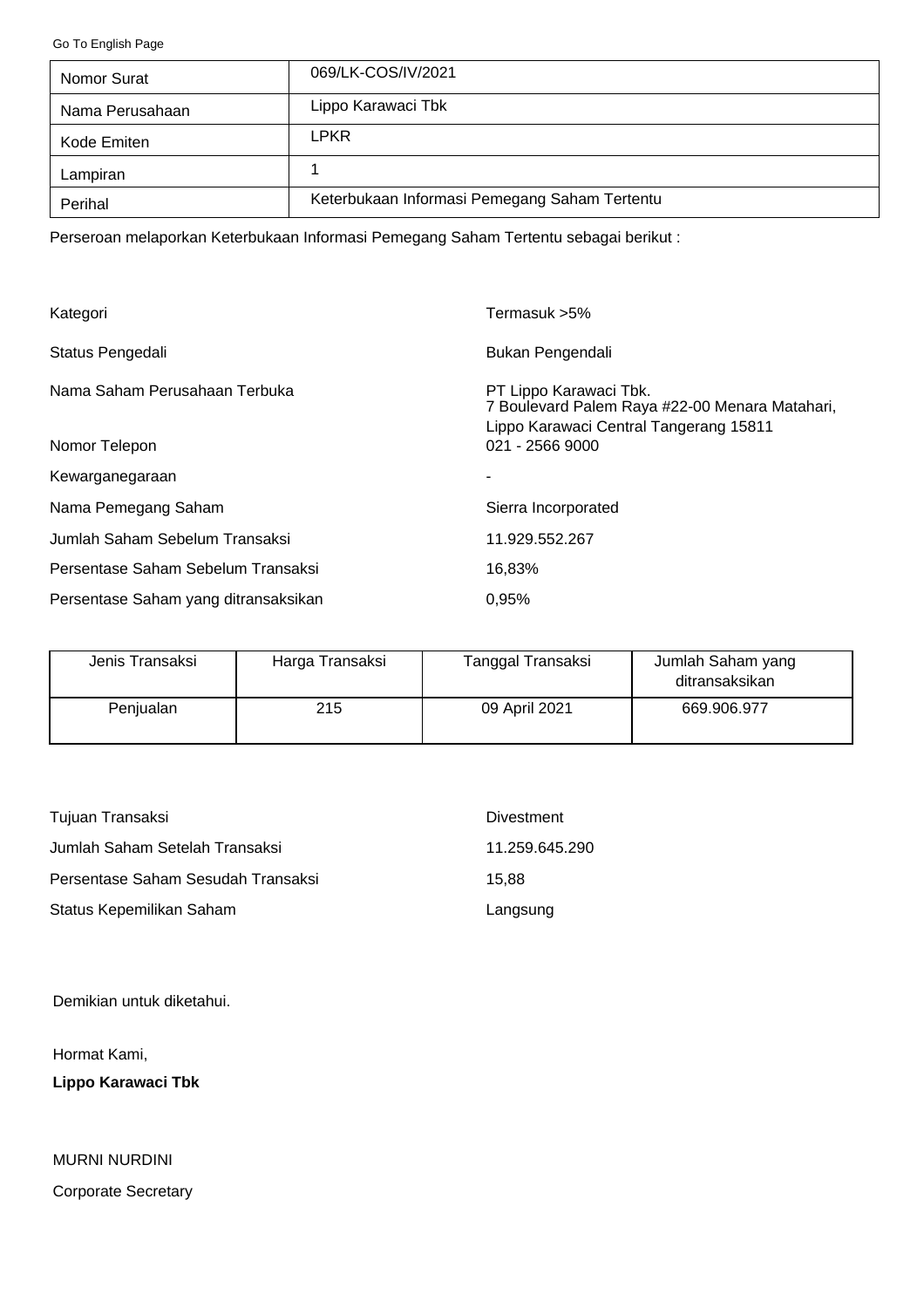Lippo Karawaci Tbk

7 Boulevard Palem Raya #22-00

Telepon : 2566 9000, Fax : 2566 9099, www.lippokarawaci.co.id

| Tanggal dan Waktu | 16-04-2021 15:46                                    |
|-------------------|-----------------------------------------------------|
| Lampiran          | 1. Report of Shares_Sierra Incorporated for OJK.pdf |

Dokumen ini merupakan dokumen resmi Lippo Karawaci Tbk yang tidak memerlukan tanda tangan karena dihasilkan secara elektronik oleh sistem pelaporan elektronik. Lippo Karawaci Tbk bertanggung jawab penuh atas informasi yang tertera didalam dokumen ini.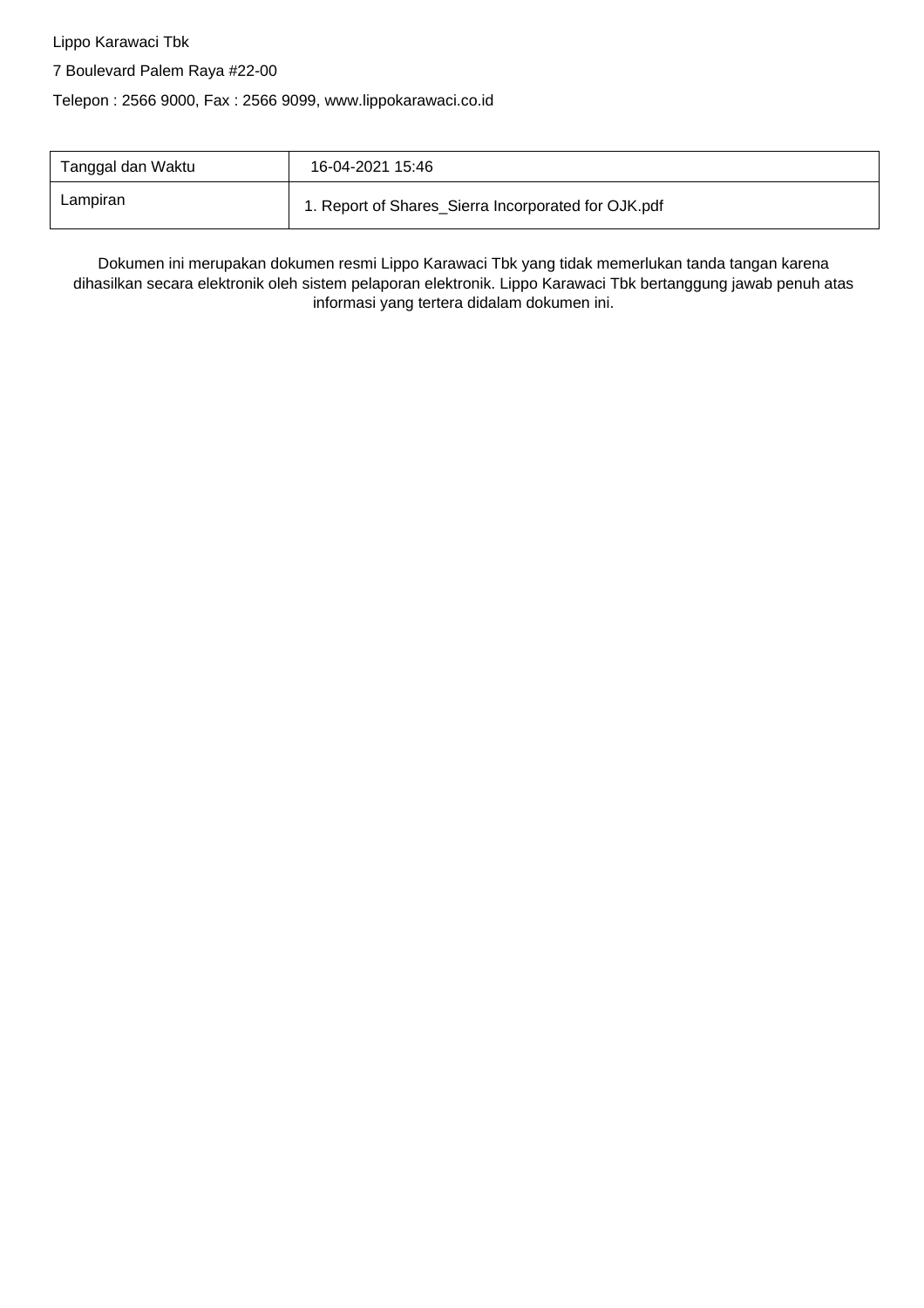<span id="page-2-0"></span>[Go To Indonesian Page](#page-0-0)

| Letter / Announcement No. | 069/LK-COS/IV/2021                             |
|---------------------------|------------------------------------------------|
| <b>Issuer Name</b>        | Lippo Karawaci Tbk                             |
| <b>Issuer Code</b>        | <b>LPKR</b>                                    |
| Attachments               |                                                |
| Subject                   | Information Disclosure of Certain Shareholders |

The Issuer has announced Information Disclosure of Certain Shareholders as follows:

| <b>Classification of Shareholder</b>           | $>5\%$                                                                                      |
|------------------------------------------------|---------------------------------------------------------------------------------------------|
| <b>Controling Shareholder</b>                  | No.                                                                                         |
| Name of Share of Public Company                | PT Lippo Karawaci Tbk.                                                                      |
| Address                                        | 7 Boulevard Palem Raya #22-00 Menara<br>Matahari, Lippo Karawaci Central<br>Tangerang 15811 |
| Telephone Number                               | 021 - 2566 9000                                                                             |
| Citizenship                                    |                                                                                             |
| Name of Shareholder                            | Sierra Incorporated                                                                         |
| Number of shares owned before the transaction  | 11.929.552.267                                                                              |
| Percentage of ownership before the transaction | 16,83%                                                                                      |
| Percentage of Shares traded                    | 0.95%                                                                                       |

| Type of Transaction | Transaction Price | <b>Transaction Date</b> | Number of Shares<br>Transacted |
|---------------------|-------------------|-------------------------|--------------------------------|
| Sell                | 215               | 09 April 2021           | 669.906.977                    |

| Purposes of transaction                       | <b>Divestment</b> |
|-----------------------------------------------|-------------------|
| Number of shares owned after the transaction  | 11.259.645.290    |
| Percentage of ownership after the transaction | 15.88             |
| <b>Share Ownership Status</b>                 | Direct            |

Thus to be informed accordingly.

Respectfully,

**Lippo Karawaci Tbk**

MURNI NURDINI Corporate Secretary